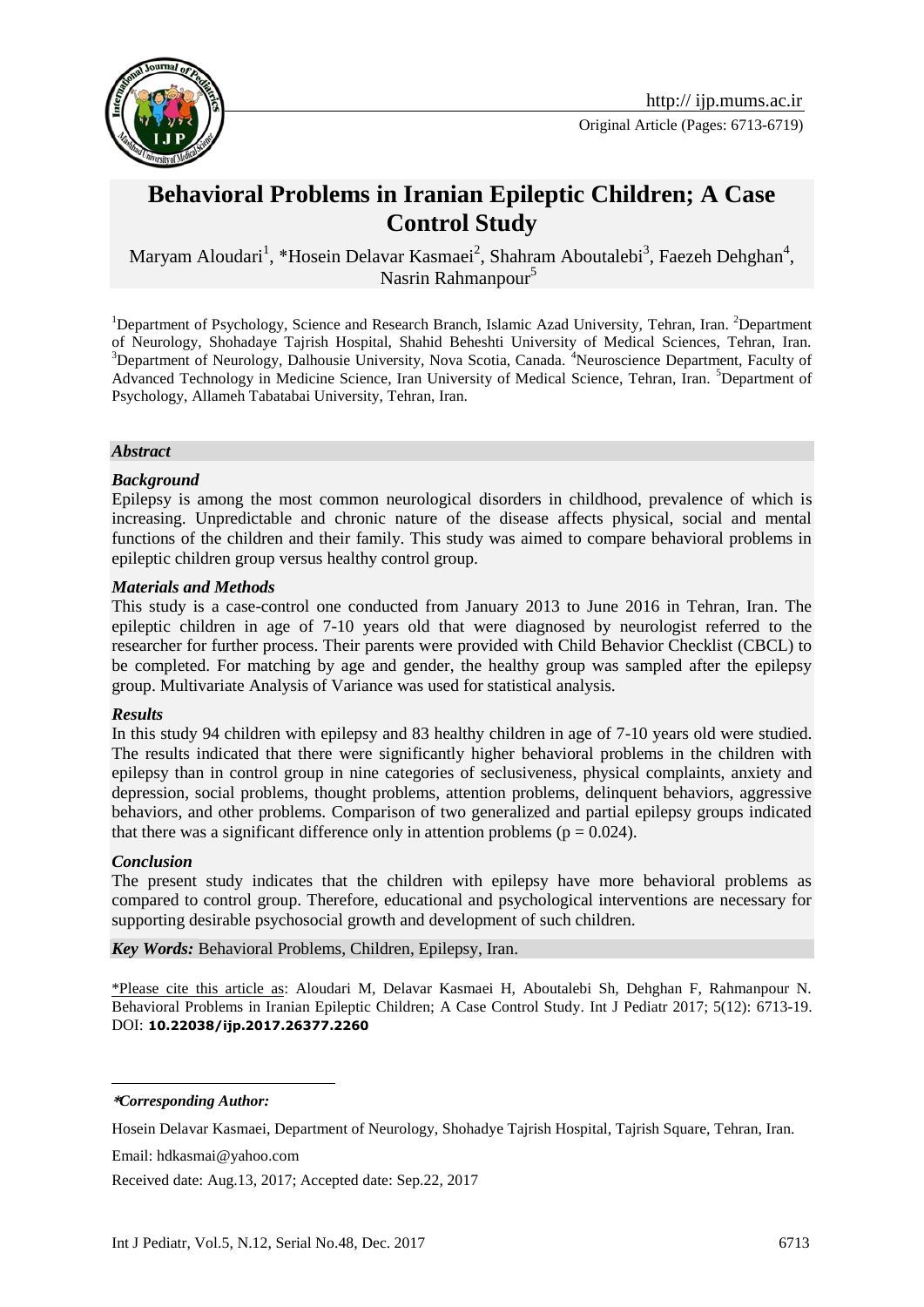### **1- INTRODUCTION**

 With prevalence of about 3% in general population, epilepsy is one of the most common neurological disorders and is also among the most common neurological disorders in childhood, prevalence of which is increasing [\(1-4\)](#page-5-0). Although dominant representation of epilepsy is seizure, but behavioral aspects may also be involved [\(5\)](#page-5-1). Behavioral disorders are diagnosed when a child shows a behavior deviated from a related social norm and/or occurs with such frequency and severity, at which an adult describes the child's behavior very severe and/or very weak. In fact, a behavior is abnormal when it distorts the child's appropriate adaptation to their environment, which occurs in the child's relations with parents, peers, teachers and other environmental factors [\(6-11\)](#page-6-0). Today, given the findings and reports indicating presence of behavioral, cognitive and social disorders among the patients with epilepsy- even those with normal intelligence, psychological and non-medicinal fields and treatments have attracted more attention.

In fact, addressing such problems during treatment will further improve health and quality of life of such patients, leading to effective psychological treatment beside drug therapies [\(12\)](#page-6-1). Identification and diagnosis of common psychological disorders in the patients with epilepsy can lead to effective psychological treatment beside drug therapy. Although such studies were performed in other countries, conducting in different communities is still necessary. This study was aimed to compare behavioral problems in epileptic children group versus healthy control group in 7-10 years old children in Tehran, Iran.

# **2- MATERIALS AND METHODS**

### **2-1. Study design**

This study is a case-control one performed on epileptic children in age of 7-10 years old from January 2013 to June 2016 in Tehran, Iran. It was a multi-center study and 6 hospitals in Tehran, Iran were involved including Mofid Hospital, Children's Medical Center, Imam Hossein Hospital, Loghmane Hakim Hospital and two private medical offices. The protocol of the study was approved by ethical committee of Shahid Beheshti University of Medical Sciences in Tehran, Iran. Sampling of control group was performed after obtaining permission from Education Organization of Tehran and obtaining consent from the related authorities. All children in both groups were enrolled after signing the informed consent form by their parents. All investigators have respect to the world medical association declaration of Helsinki Ethical Principles for medical research involving human subjects.

### **2-2. Study population**

Epileptic children were diagnosed and referred by neurologists. Inclusion criteria were including age range of 7-10 years old, history of idiopathic epilepsy, and attendance in ordinary schools. Accurate growth history was taken from their parents including investigation of important growth stages, special diseases and academic performance. If the children had a history of more than one time change of drugs during the recent year, delay for more than 3 months in motor and cognitive growth stages, jaundice at birth led to hospitalization, problems during delivery such as low APGAR score and anoxia, head trauma, or concomitant psychological disorders, they were excluded. For matching by age, the healthy group was randomly sampled from five schools in Tehran province, Iran. Studied children in this group were all 7-10 years old healthy children with academic performance at expected level. In order to determine the study population in this group, multistage sampling method was used. For this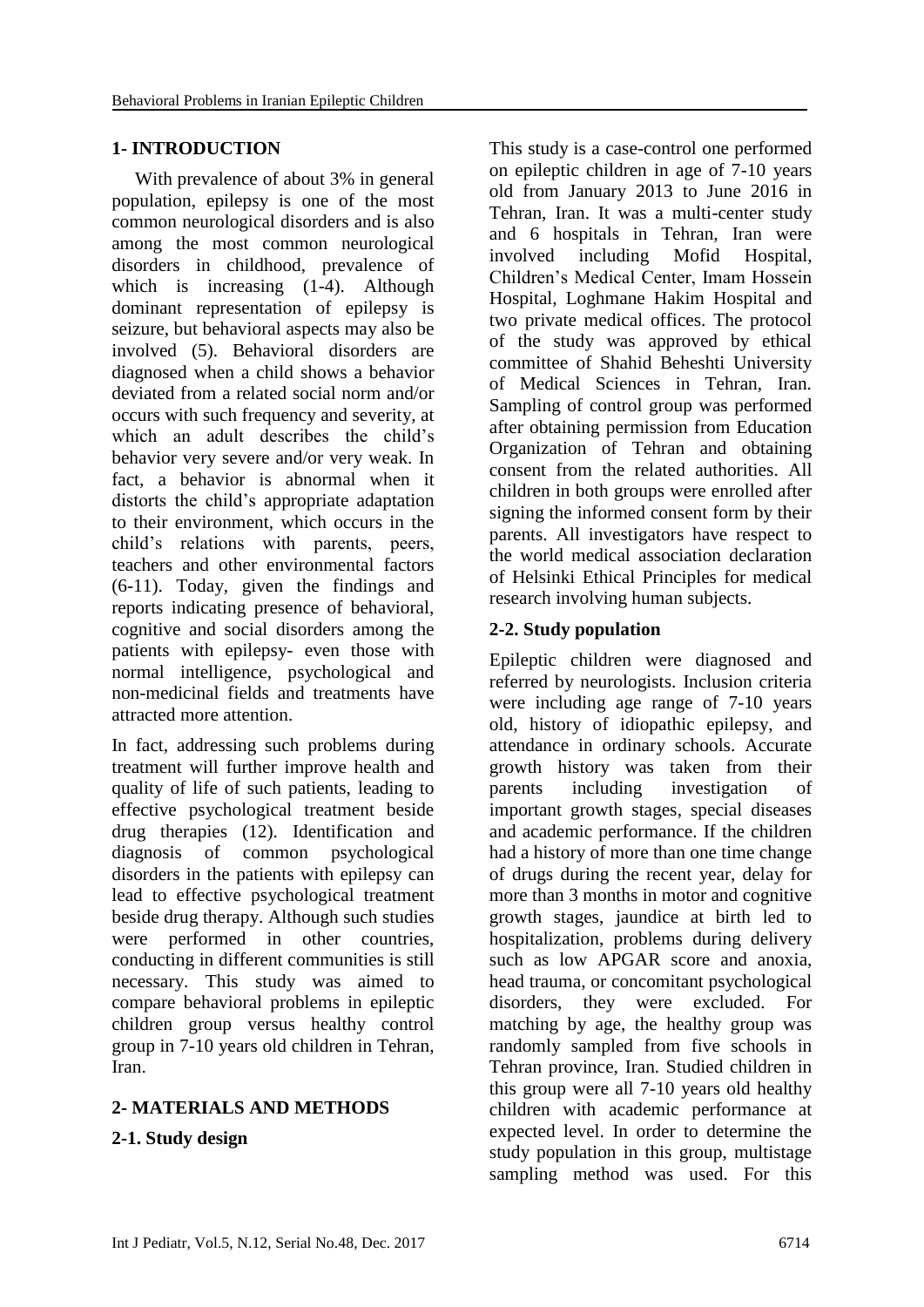purpose, one education district was considered randomly, and from among the schools, one elementary school was selected randomly, and then from among the selected schools, one classroom from first to fourth grades was randomly selected. To ensure their health, this group of children was examined by a neurologist, before entering the study.

### **2-3. Data collection**

Data gathering was performed with one investigator via interviewing in the presence of the parents. Assessment tools used in this study included demographic characteristics, and Child Behavior Checklist (CBCL) [\(13\)](#page-6-2). The parents of children were provided with Child Behavior Checklist (CBCL) to be completed. Demographic characteristics of this study included questions about age, gender, disease onset age, type of epilepsy, drugs taken, economic status of family, and the attempted treatments. CBCL that was used in current study was developed by Achenbach in 1992 in order to assess the child's adaptation to the environment, which avoids classification of the children based on a specific syndrome, but classifies a set of child's behaviors. This checklist includes 116 questions, which is widely used for clinical and research purposes. Each question may have three answers: No (0), sometimes (1) and Yes (2). Its subscales include seclusiveness, physical complaints, anxiety/depression, social problems, thought problems, attention problems, delinquent behaviors, aggressive behaviors, and other problems. Former studies conducted in clinical situations reported acceptable validity and reliability for CBCL [\(14,](#page-6-3) [15\)](#page-6-4).

# **2-4. Ethical considerations**

The protocol of the study was approved by ethical committee of Shahid Beheshti University of Medical Sciences in Tehran, Iran. Sampling of control group was performed after obtaining permission from Education Organization of Tehran and obtaining consent from the related authorities. All children in both groups were enrolled after signing the informed consent form by their parents. All investigators have respect to the world medical association declaration of Helsinki Ethical Principles for medical research involving human subjects.

# **2-5. Statistical analysis**

Depending on under-study variables and type of collected data, central tendency, dispersion and distribution of scores were used in order to describe them. In statistical analysis phase, Multivariate Analysis of Variance (MANOVA) was used for data analysis considering the nature of measurement scale and hypotheses of the study. The data obtained from measurement of different variables were described by using appropriate descriptive statistical methods such as frequency and percent, mean and standard deviation, as the case may be.

# **3- RESULTS**

Finally, 94 (mean age:  $8.6 \pm 1.1$  years) patients were enrolled in case group and 83 (mean age: 9.0±0.8 years) students were randomly selected as control group. After examination of the data, the data related to two participants of control group were excluded from analysis as outliers. Demographic and baseline characteristics data were summarized in **Table.1**. About 57(61%) of participants suffered from

generalized epilepsy, and 34 (36%) from partial epilepsy. Type of epilepsy was not specified in 3 (3.2 %) participants. More than half of the participants 52 (55.2%) had tonic-clonic epilepsy, 26 (27.7%) had complex epilepsy, and other cases were not significant. Type of epilepsy was not specified in 4 (4.3%) of the participants. Distribution of CBCL scores of healthy and epileptic participants in nine categories in behavioral problems assessment questionnaire has been shown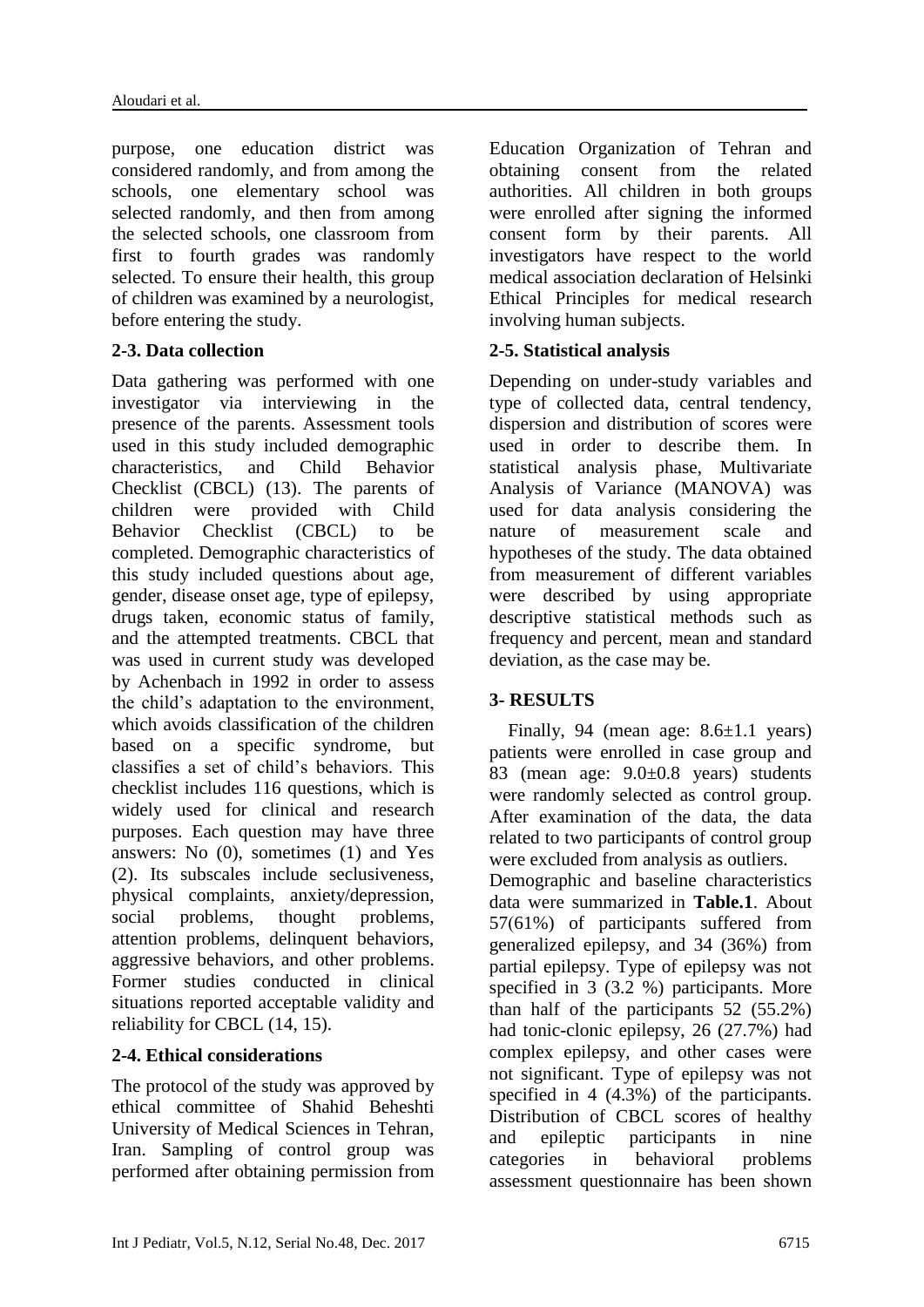in **Table.2**. Considering the obtained value for F (2.645) and its significance probability (0.001), it can be concluded that the data has violated assumption of homogeneity of covariance-variance matrix. In other words, the difference between mean scores of healthy and epileptic groups is significant in 9 categories of seclusiveness, physical complaints, anxiety and depression, social problems, thought problems, attention problems, delinquent behaviors, aggressive behaviors, and other problems. Participants of healthy and epileptic groups may be separated from each other based on 9 categories of behavioral problems. Effect size of difference is weak considering the eta squared value (0.213). Considering the results of between-subjects' effects tests, it

can be concluded that there is a significant difference between mean scores of healthy and epileptic groups in 9 assessed categories. Mean values of these two groups in 9 categories indicate that mean scores of healthy group is lower than those of epileptic group. Considering the value of multiple tests, especially Wilks' Lambda (0.890) and calculated F (1.090) with degree of freedom of 9 and 79, the difference between mean scores of generalized and partial epilepsy groups was not significant in 9 assessed categories. However, univariate analyses indicate that there is a significant difference between mean scores of the participants with generalized and partial epilepsy in attention problems  $(p<0.05)$ .

**Table 1:** Demographic characteristics of participants with Epilepsy

| Characteristics of control group      | Number (%) |
|---------------------------------------|------------|
| Gender                                |            |
| Female                                | 39 (46.98) |
| Male                                  | 44 (53.01) |
| Characteristics of epilepsy group     | Number (%) |
| Gender                                |            |
| Female                                | 40(42.6)   |
| Male                                  | 54 (57.4)  |
| Duration of epilepsy diagnosis (year) |            |
| $<$ 3                                 | 67(71.3)   |
| $\geq$ 3                              | 27(28.7)   |
| Type of Epilepsy                      |            |
| Partial                               | 34(36.2)   |
| Generalized                           | 57(60.6)   |
| No Response                           | 3(3.2)     |
| Epilepsy Code                         |            |
| Complex                               | 26(27.7)   |
| Partial with Secondary Generalization | 3(3.2)     |
| Tonic                                 | 2(2.1)     |
| Clonic                                | 1(1.1)     |
| Tonic-clonic                          | 52(55.3)   |
| Myoclonic                             | 1(1.1)     |
| Atonic                                | 1(1.1)     |
| Absence                               | 4(4.3)     |
| No Response                           | 4(4.3)     |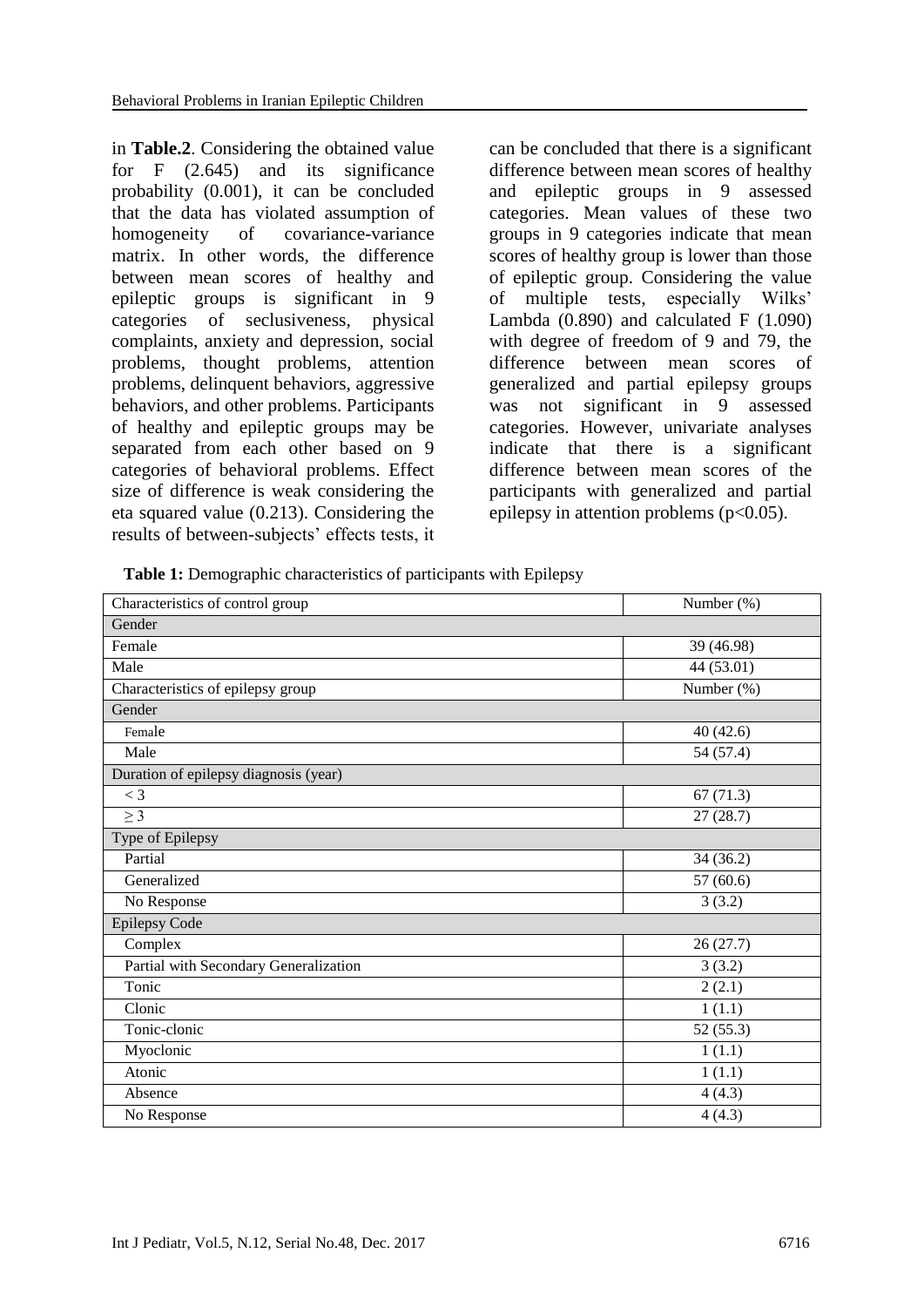| Variables                   | Control, mean+ SD<br>$(n=83)$ | Case, mean + $SD$<br>$(n=94)$ | P- value |
|-----------------------------|-------------------------------|-------------------------------|----------|
| *Seclusiveness              | $3.17 \pm 2.39$               | $4.67 \pm 3.14$               | 0.066    |
| <b>Physical Complaints</b>  | $1.55 \pm 2.22$               | $2.98 \pm 2.80$               | 0.072    |
| Anxiety and Depression      | $5.36 \pm 4.00$               | $6.75 \pm 4.79$               | 0.025    |
| Social Problems             | $3.17 \pm 2.78$               | $4.72 \pm 2.97$               | 0.068    |
| <b>Thought Problems</b>     | $0.91 \pm 1.58$               | $1.78 \pm 2.20$               | 0.046    |
| <b>Attention Problems</b>   | $4.40 \pm 3.49$               | $7.55 \pm 4.49$               | 0.133    |
| <b>Delinquent Behaviors</b> | $2.02 \pm 1.90$               | $4.04 \pm 3.07$               | 0.131    |
| <b>Aggressive Behaviors</b> | $7.12 \pm 5.40$               | $10.37 \pm 6.33$              | 0.069    |
| <b>Other Problems</b>       | $6.24 \pm 4.25$               | $10.21 \pm 9.49$              | 0.113    |

**Table-2:** Summary of descriptive indices of scores of healthy and epileptic participants in behavioral problems assessment questionnaire and its 9 categories

\*: Inclination to isolation of oneself regarding social contact and relationships with other people; SD: standard deviation.

### **4- DISCUSSION**

 Based on data extracted from current study, there was a difference between healthy and epileptic children in the categories of behavioral problems. There were significantly higher behavioral problems in Iranian epileptic children group than in control group that was consistent with most studies conducted earlier [\(16-18\)](#page-6-5). Increased social problems and inability to control emotions and behaviors may be an adaptive reaction to the disease condition or reaction to psychosocial factors and biological factors [\(15,](#page-6-4) [19,](#page-6-6) [20\)](#page-6-7).

Many factors may play role in this regard, among which mechanism of epilepsy, drugs, family-related factors, environmental factors such as economic and social class, education level of the parents can be enumerated. What should be addressed more is effect of epilepsy mechanisms on behavior because the children participated in the study showed no special disorder and deviation from natural growth according to their growth history and medical files, but they developed significantly more behavioral problems. These children are exposed to many learning problems. Holms et al. (2001) suggested that seizure could adjust and/or slow down many unique processes

occurring while growth. These processes are necessary for formation and correct function of brain. In addition, research and clinical findings indicate that seizure may cause progressive neural damage, leading to accumulative neuropsychological disabilities [\(21\)](#page-6-8). Postictal effects are another important factor in understanding effect of seizure on cognition. Discharges on learning potential may have an intervening effect in long run [\(22\)](#page-6-9). The most complaints in the patients with epilepsy are slow mental processing, memory deficits and attention problems. Since early seizures can induce durable defects, and increased epilepsy sensitivity and long-term exposure to abnormal neural activities during sensitive cerebral maturation periods may distract functional and structural growth changes in brain [\(23\)](#page-6-10). Tonic-clonic and/or tonic epilepsies may negatively affect thinking abilities and intelligence in case of becoming chronic and/or due to risk of frequent head traumas [\(24\)](#page-6-11). Based on the interview with the parents before completion of the questionnaires, and according to the conducted studies, lack of epilepsy awareness and inappropriate knowledge of the parents may lead to excessive care of the child, which in turn results in disability of the child even in performing their personal activities, gradually leading to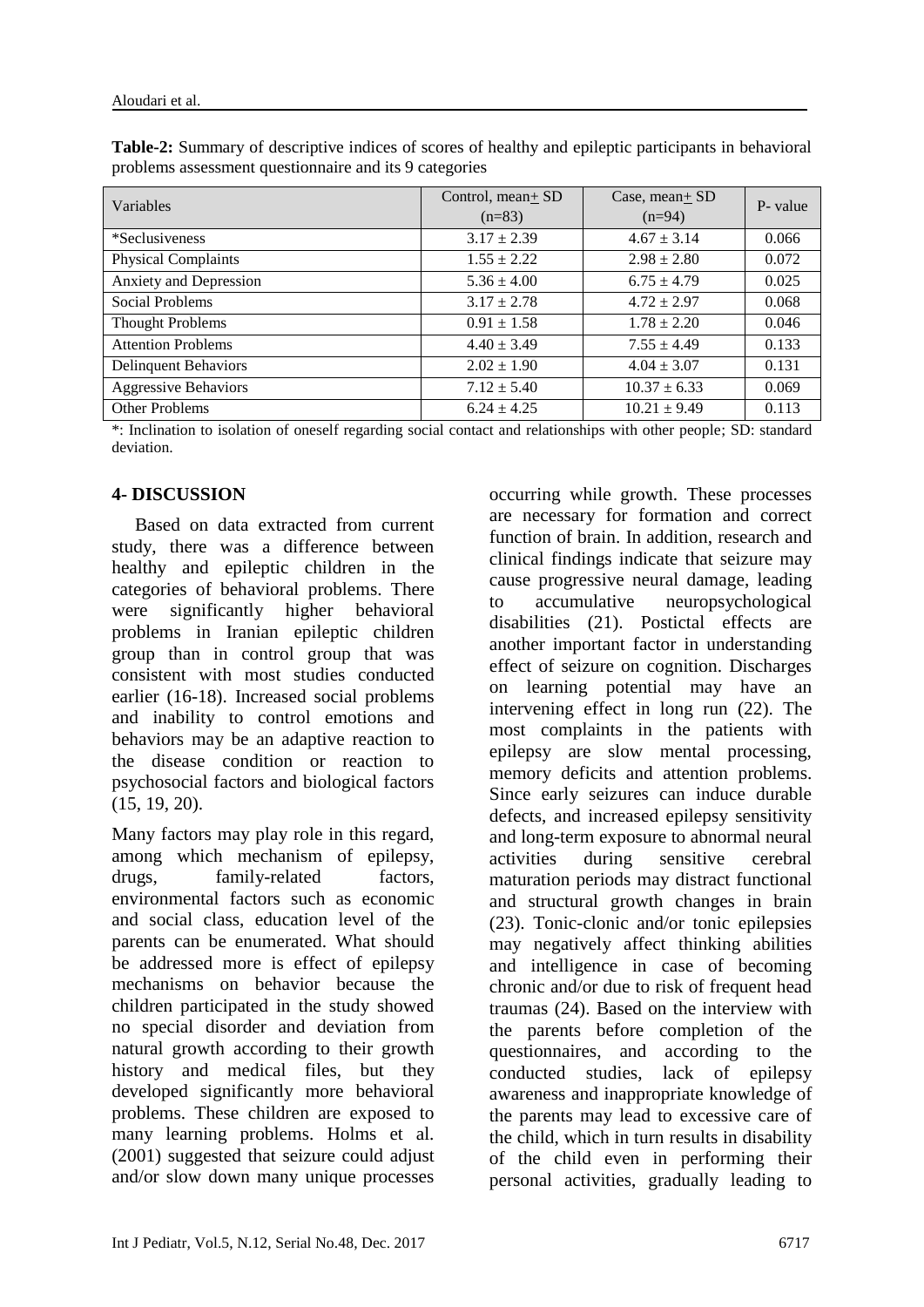loss of function in the child [\(8,](#page-6-12) [25\)](#page-6-13). Many studies and researches on atmosphere of the family and its relationship with behavioral disorders indicate that going to the extremes in such affairs as acceptance, attention, care, freedom and expectation plays a key role in development of behavioral problems in children [\(8\)](#page-6-12). Thus, by adopting a set of measures to prevent from imposing unnecessary restrictions or excessively protecting and controlling the child and providing better adaptation of the patient and their family with the disease, quality of life of such patients may be increased. Since children account for a major part of world population and any child was born with potential human capabilities and capacities, promotion of such capabilities is highly determined by how the child is cared.

Considering high prevalence of epilepsy and behavioral and psychological disorders seen in most patients and consequently in their families, it seems necessary to identify such psychological disorders and treatments in order to prevent from consequent dysfunctions and promote appropriate cognitive, emotional and social growth. Since epilepsy is not a merely physiological disease specific to central nervous system and induces many psychological effects on lives of the child and parents, pediatric neurologists are better to pay enough attention to psychological and psychiatric aspects of the disease while visiting a child with epilepsy, and it seems necessary to further consult with the family physician, provide educational plans aimed to provide reliable and correct information on the disease, limitations and abilities of the child and also increase adaptability of such children with the disease and promote social skills in addition to medical measures and treatments.

#### **4-1. Limitations of the study**

A number of psychiatric and neuropsychiatric disorders have been found to occur at a higher rate in children with epilepsy. These include mental retardation, ADHD, etc. This Comorbid Conditions Caused that list of Sample became less and took more time to sampling.

#### **5- CONCLUSION**

 Consistent with most studies conducted earlier, the present study indicates that the children with epilepsy have more behavioral problems as compared to control group. Therefore, educational and psychological interventions are necessary for supporting desirable psychosocial growth and development of such children.

#### **6- AUTHOR'S CONTRIBUTION**

All the authors have contributed to drafting/ revising the manuscript, study concept, or design, as well as data interpretation.

### **7- CONFLICT OF INTEREST:** None.

### **8- REFERENCES**

<span id="page-5-0"></span>1. Kankirawatana P. Epilepsy awareness among school teachers in Thailand. Epilepsia. 1999;40:497-501.

2. Adams R, Victor M, Ropper A. Principle of neurology 7th ed. McGrawhill; 2005.

3. Chang BS, Lowenstein DH. Epilepsy. The New England Journal of Medicine. 2003;349(13):1257-66.

4. Kasmaei HD, Shabani F, Baratloo A. Meningioma Induced Temporal Lobe Epilepsy; A Case Report. Archives of Neuroscience. 2015;2(2):e21644.

<span id="page-5-1"></span>5. Zelnik N, Sa'adi L, Silman-Stolar Z, Goikhman I. Seizure control and educational outcome in childhood-onset epilepsy. Journal of child neurology. 2001;16(11):820-4.